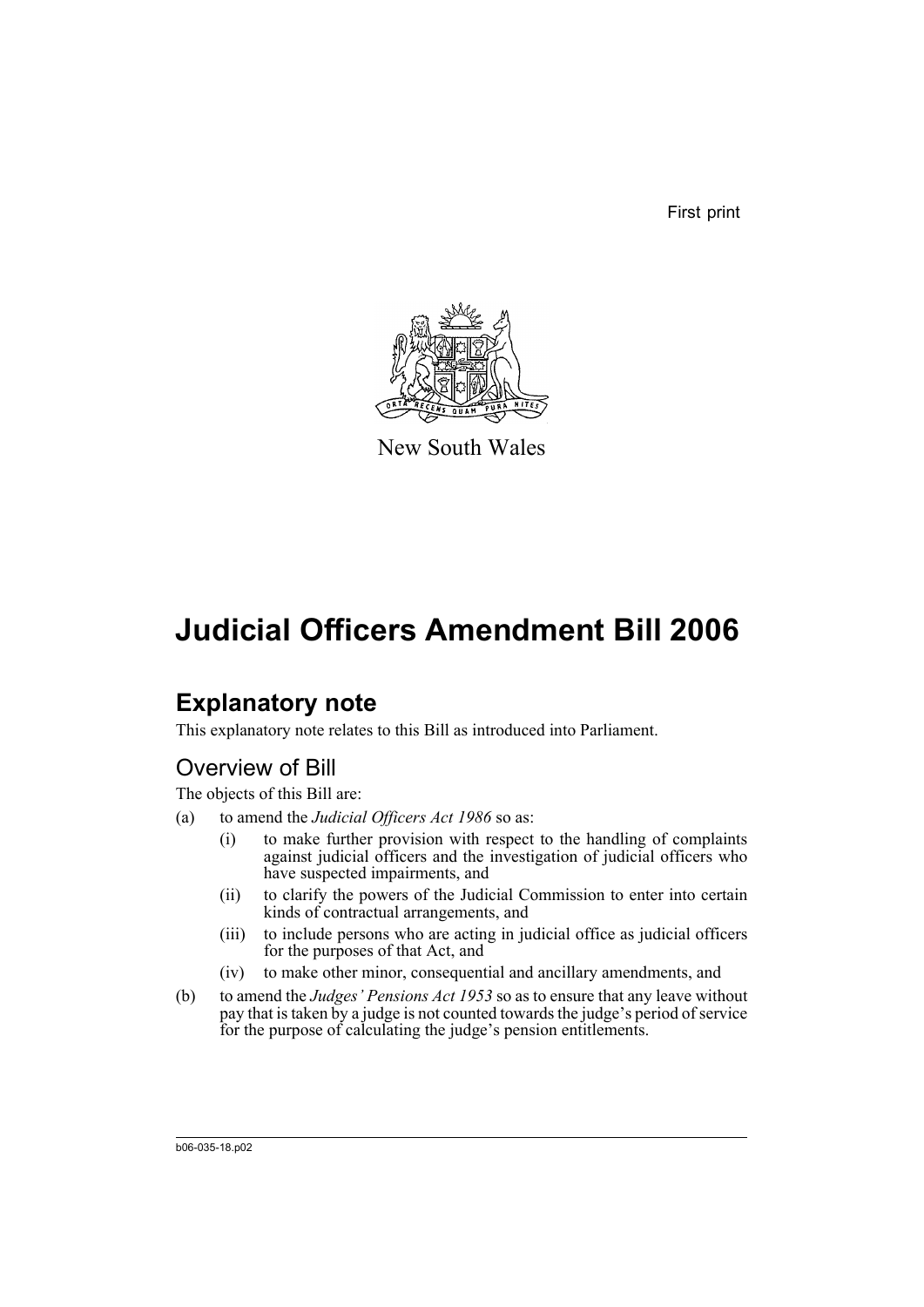Explanatory note

### Outline of provisions

**Clause 1** sets out the name (also called the short title) of the proposed Act.

**Clause 2** provides for the commencement of the proposed Act on a day or days to be appointed by proclamation.

**Clause 3** is a formal provision that gives effect to the amendments to the *Judicial Officers Act 1986* set out in Schedules 1 and 2.

**Clause 4** amends the *Judges' Pensions Act 1953* to give effect to the object referred to in paragraph (b) of the Overview above.

**Clause 5** provides for the repeal of the proposed Act after all the amendments made by the proposed Act have commenced. Once the amendments have commenced the proposed Act will be spent. Section 30 of the *Interpretation Act 1987* provides that the repeal of an amending Act does not affect the amendments made by that Act.

### **Schedule 1 Principal amendments**

#### **Suspected impairment of judicial officers**

**Schedule 1 [18]** inserts a new Part 6A. The proposed Part contains the following provisions:

- (a) a provision defining certain expressions for the purposes of the Part (**proposed section 39A**),
- (b) a provision empowering the relevant head of jurisdiction to request the Judicial Commission to investigate a judicial officer's suspected impairment (**proposed section 39B**),
- (c) a provision enabling the Judicial Commission to conduct a preliminary examination of a judicial officer's suspected impairment (**proposed section 39C**),
- (d) a provision enabling the Judicial Commission to require a judicial officer to undergo a medical or psychological examination (**proposed section 39D**),
- (e) a provision requiring the Judicial Commission, if it is of the opinion that an impairment exists that may affect a judicial officer's performance of judicial or official duties, to refer the question of the judicial officer's suspected impairment to the Commission's Conduct Division (*the Conduct Division*) or to the relevant head of jurisdiction or, if it is not of that opinion, to summarily dismiss the request (**proposed section 39E**),
- (f) a provision requiring the Conduct Division to examine any matter that is referred to it under proposed section 39E, and giving it the same functions in relation to its examination of the matter as it has in relation to the examination of a complaint (**proposed section 39F**),
- (g) a provision requiring the Conduct Division, if it is of the opinion that a judicial officer is physically or mentally unfit to exercise efficiently the functions of a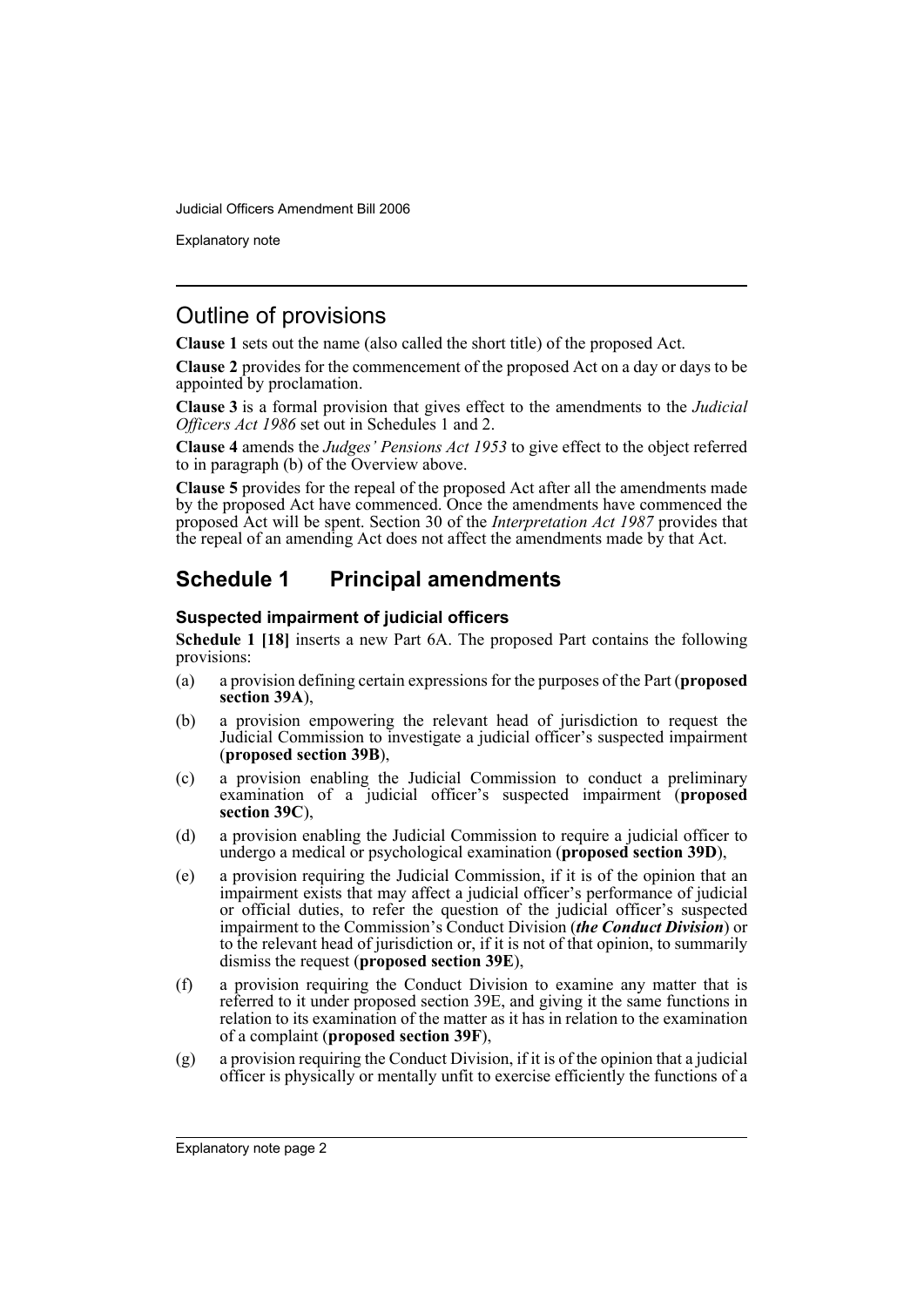Explanatory note

judicial office, to present a report to the Governor as to its conclusions or, if it is not of that opinion, to send a report as to its conclusions to the relevant head of jurisdiction (**proposed section 39G**).

**Schedule 1 [7]** substitutes section 14 as a consequence of the enactment of the proposed Part.

#### **Referral of complaints back to head of jurisdiction**

**Schedule 1 [12]** substitutes section 28. The proposed section enables the Conduct Division not only to form an opinion that a substantiated complaint could justify parliamentary consideration of the judicial officer's removal from judicial office, as is presently the case, but also to form an opinion that, although substantiated, the complaint does not justify such consideration and may therefore be referred to the relevant head of jurisdiction.

#### **Action by heads of jurisdiction following investigation of complaints and formal requests**

**Schedule 1 [19]** inserts a new section 43AA. The proposed section applies if a reference or report contains recommendations from the Judicial Commission or the Conduct Division as to how a complaint against a judicial officer, or as to how a judicial officer's impairment, should be dealt with. Under the proposed section, the head of jurisdiction will be empowered to give effect to any such recommendation by counselling the judicial officer or by taking other appropriate steps in relation to the administration of the court or courts for which he or she is responsible.

#### **Judicial Commission guidelines**

**Schedule 1 [2] and [3]** amend section 10 (1) so as to enable guidelines under section 10 to be formulated not only for the Conduct Division, as is currently the case, but also for the Judicial Commission itself.

**Schedule 1 [4]** omits section 10 (2) and (3) and replaces those subsections with a new subsection (2) that extends the matters for which guidelines for the Conduct Division may be made.

#### **Hearings before the Conduct Division**

**Schedule 1 [11]** amends section 24 so as to give the Conduct Division unfettered discretion as to whether a hearing before it is to be held in public or in private.

#### **Consideration of matters not raised by complaint**

**Schedule 1 [15] and [16]** amend section 31 so as to allow not only the Conduct Division, as is presently the case, but also the Judicial Commission to treat a complaint as extending to other matters arising in the course of the complaint's being dealt with.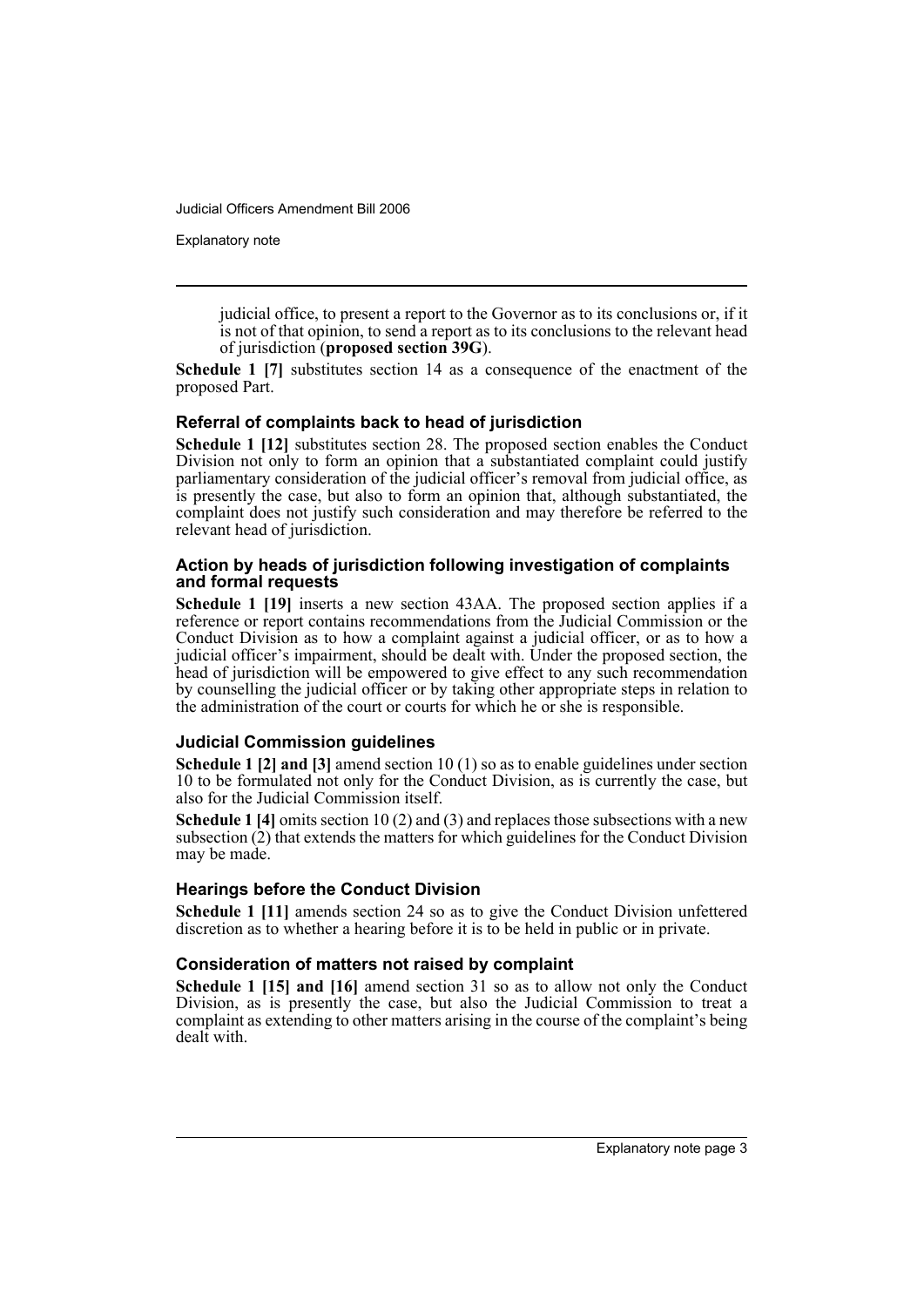Explanatory note

#### **Substantiation of complaints**

**Schedule 1 [8] and [9]** amend sections 20 and 21 to make it clear that the Judicial Commission may dismiss a complaint, or refer a complaint to the relevant head of jurisdiction and not to the Conduct Division, even if the complaint appears to be substantiated.

#### **Psychological examinations**

**Schedule 1 [17]** amends section 34 so as to enable the Conduct Division, when investigating a complaint against a judicial officer, to request the judicial officer to undergo a psychological examination. Failure to comply with such a request will allow the Conduct Division to form an opinion that parliamentary consideration of the removal of the judicial officer from office is justified, as is the case in relation to a judicial officer's failure to undergo a medical examination.

#### **Reports to Minister**

**Schedule 1 [10]** inserts a new section 21A. The proposed section requires the Minister to be notified of the Judicial Commission's decision with respect to any matter that the Minister has referred to it under section 16.

#### **Reports to the Governor**

**Schedule 1 [13] and [14]** amend section 29 so as to require copies of a report on a complaint against a judicial officer that is presented to the Governor to be furnished both to the Minister and to the complainant.

#### **Annual reports**

**Schedule 1 [20]** amends section 49 so as to clarify the annual reporting requirements in relation to complaints that are summarily dismissed. The new requirement makes it clear that the report must state how many complaints have been dismissed in accordance with each of the criteria for dismissal set out in section 20 (1).

#### **Contractual arrangements**

**Schedule 1 [5]** amends section 11 so as to enable the Judicial Commission to enter into and carry out certain contractual arrangements, including arrangements for the provision by the Commission of property and services that comprise or make use of information technology, expertise or other things developed by the Commission in the exercise of its functions.

**Schedule 1 [6]** further amends section 11 so as to enable the Judicial Commission to exercise its liaison and contractual functions both within New South Wales and elsewhere.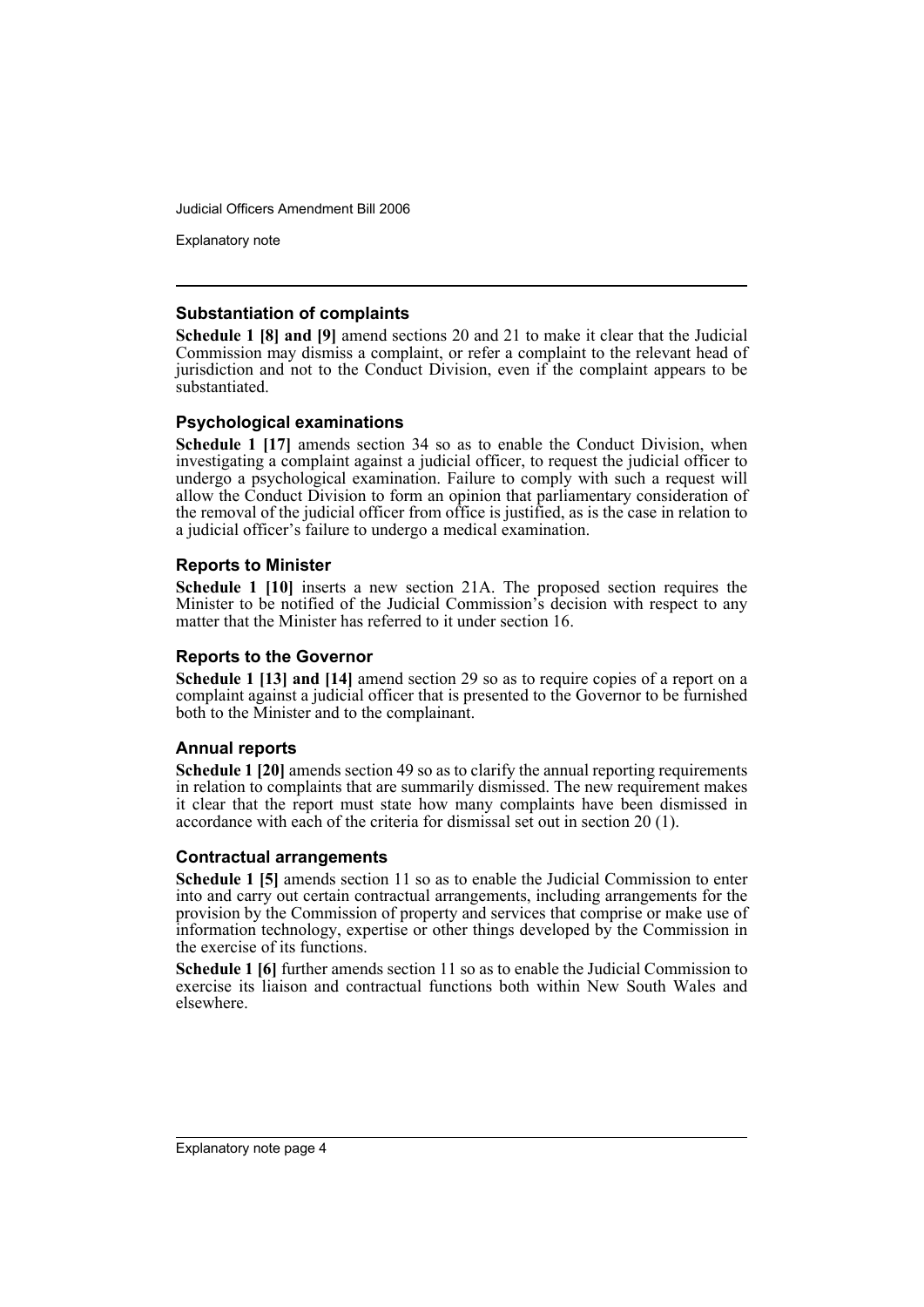Explanatory note

#### **Definition of "judicial officer"**

**Schedule 1 [1]** amends section 3 so as to ensure that the *Judicial Officers Act 1986* extends to acting appointments to a judicial office, whether made with or without a specific term.

#### **Savings and transitional provisions**

**Schedule 1 [21]** amends clause 1 of Schedule 6 so as to enable regulations of a savings or transitional nature to be made in connection with the enactment of the proposed Act.

**Schedule 1 [22]** inserts a new Part 4 into Schedule 6. The proposed Part contains a clause that applies the proposed Part 6A (to be inserted by Schedule 1 [18]) to existing impairments.

#### **Schedule 2 Amendments relating to classification of complaints**

Complaints are currently required to be classified as "minor" or "serious", and the procedure for dealing with complaints varies according to their classification. **Schedule 2** repeals sections 19, 27 and 30, and amends sections 25, 29, 34 and 49, so as to abolish the requirement for complaints to be classified and omit the variations in procedure.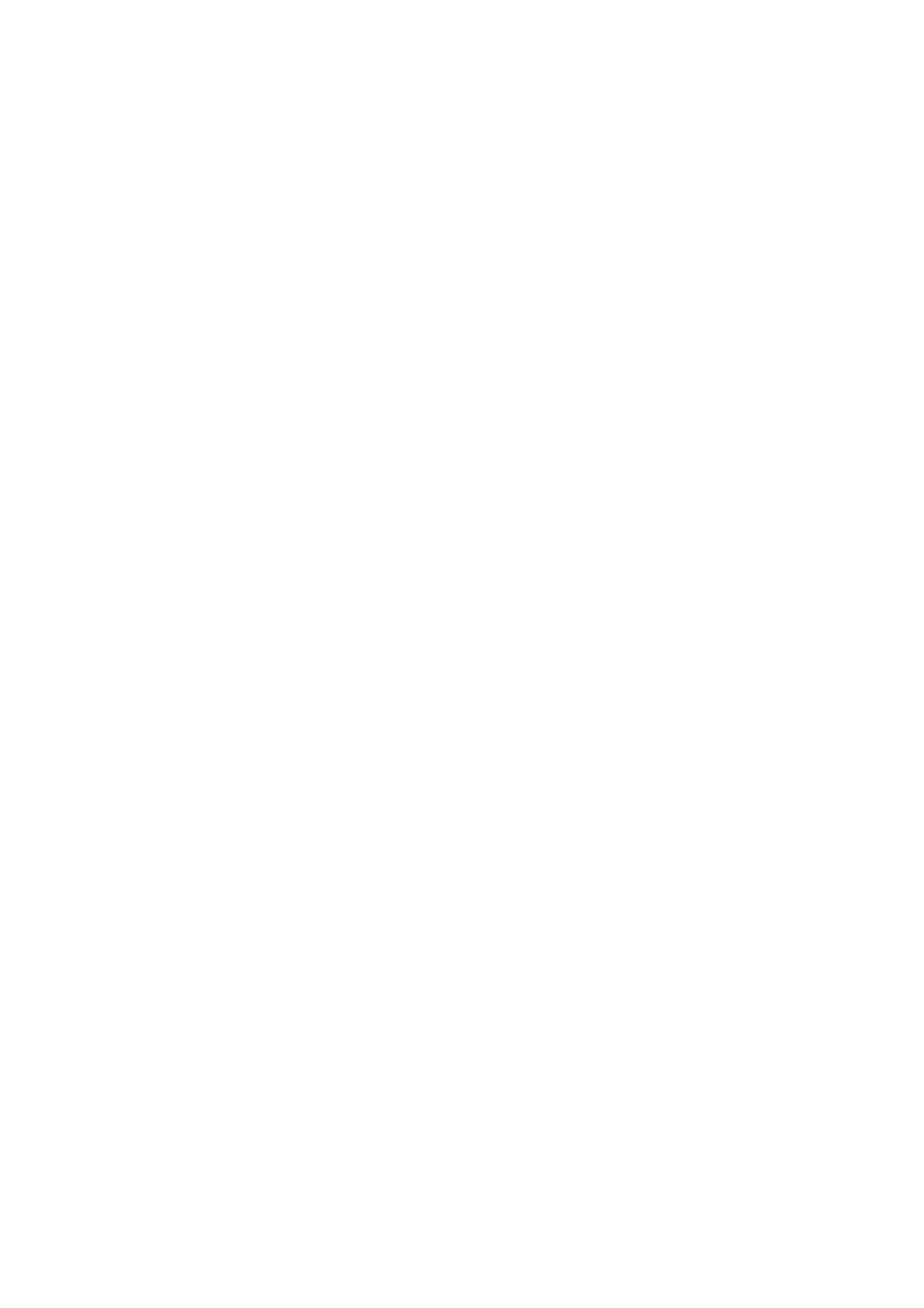First print



New South Wales

# **Judicial Officers Amendment Bill 2006**

## **Contents**

|   |                                                                | Page |
|---|----------------------------------------------------------------|------|
|   | Name of Act                                                    |      |
|   | Commencement                                                   | 2    |
| 3 | Amendment of Judicial Officers Act 1986 No 100                 | 2    |
|   | Amendment of Judges' Pensions Act 1953 No 41                   |      |
| 5 | Repeal of Act                                                  | 2    |
|   | Schedule 1 Principal amendments                                | 3    |
|   | Schedule 2 Amendments relating to classification of complaints | 10   |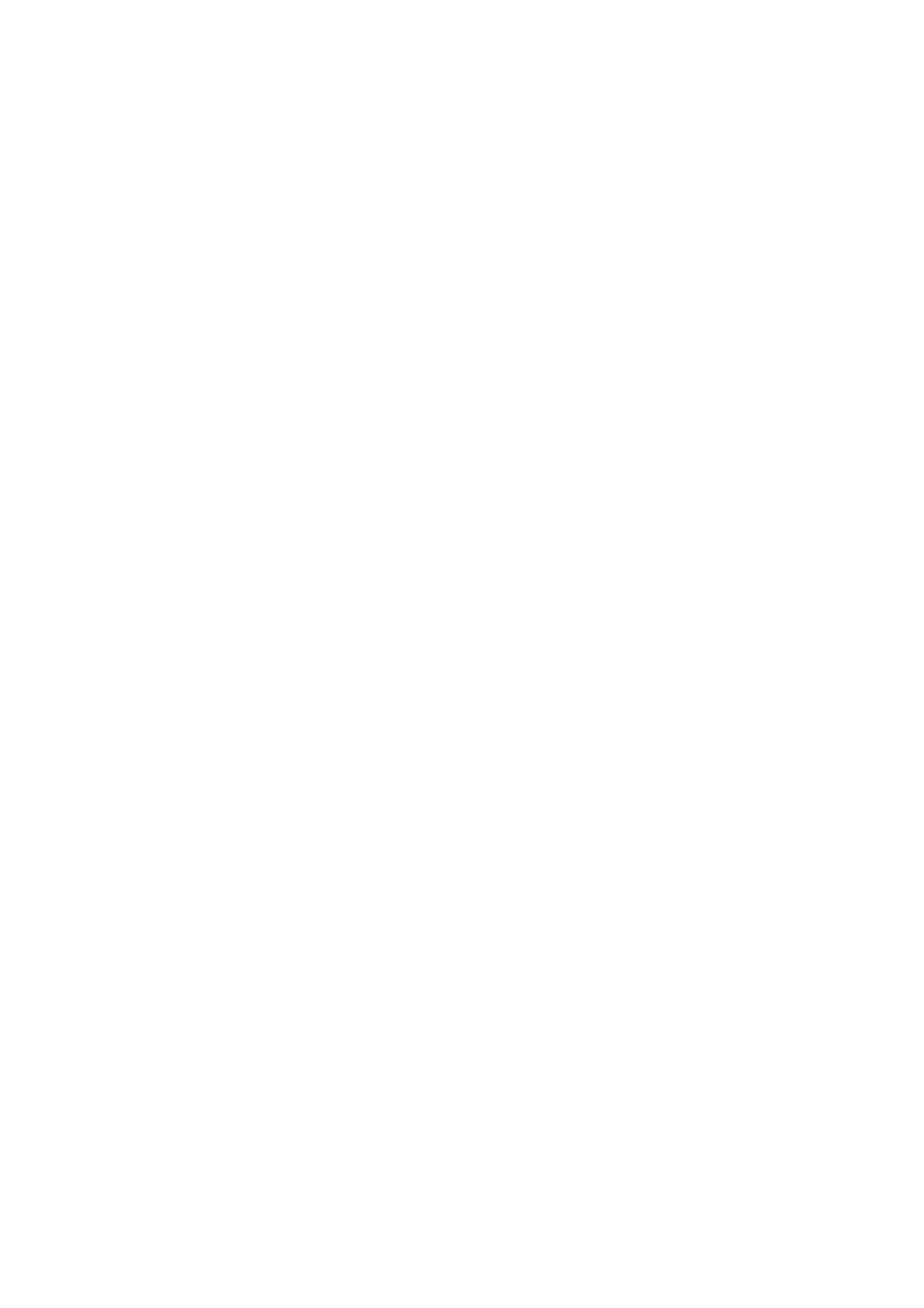

New South Wales

# **Judicial Officers Amendment Bill 2006**

No , 2006

#### **A Bill for**

An Act to amend the *Judicial Officers Act 1986* so as to make further provision with respect to the handling of complaints against judicial officers and the investigation of judicial officers who are suspected to be suffering from impairment; to amend the *Judges' Pensions Act 1953* so as to exclude leave without pay from a judicial officer's pensionable service; and for other purposes.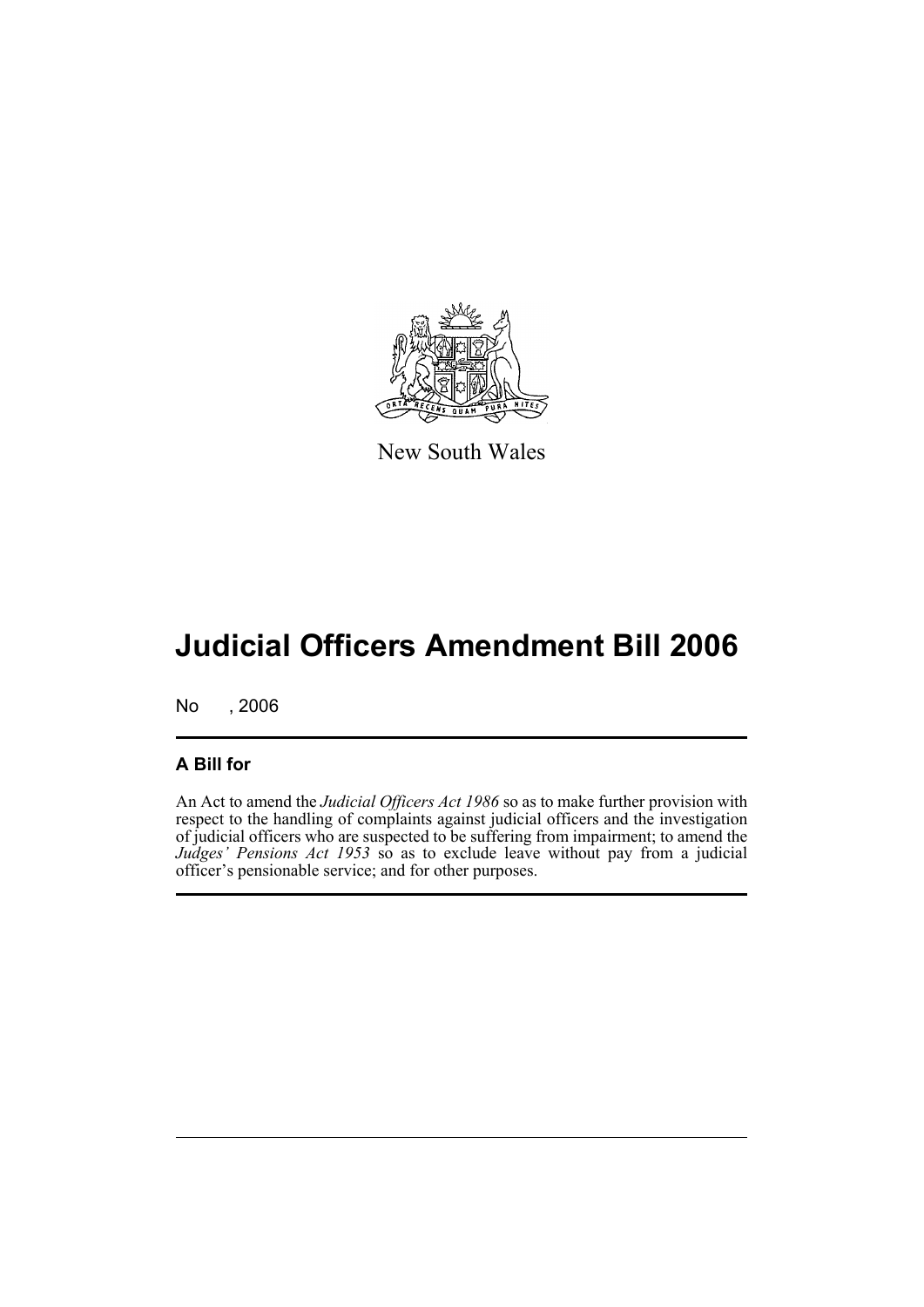<span id="page-9-4"></span><span id="page-9-3"></span><span id="page-9-2"></span><span id="page-9-1"></span><span id="page-9-0"></span>

|     |           |                                                                                                                                                                                                                                                                                  | 1                                                                                                                                                                                                                                                                                                                                                                                                                                                                                                                                                                                                                                                                                                                                             |
|-----|-----------|----------------------------------------------------------------------------------------------------------------------------------------------------------------------------------------------------------------------------------------------------------------------------------|-----------------------------------------------------------------------------------------------------------------------------------------------------------------------------------------------------------------------------------------------------------------------------------------------------------------------------------------------------------------------------------------------------------------------------------------------------------------------------------------------------------------------------------------------------------------------------------------------------------------------------------------------------------------------------------------------------------------------------------------------|
|     |           |                                                                                                                                                                                                                                                                                  | $\overline{c}$                                                                                                                                                                                                                                                                                                                                                                                                                                                                                                                                                                                                                                                                                                                                |
|     |           |                                                                                                                                                                                                                                                                                  | 3                                                                                                                                                                                                                                                                                                                                                                                                                                                                                                                                                                                                                                                                                                                                             |
|     |           |                                                                                                                                                                                                                                                                                  | 4                                                                                                                                                                                                                                                                                                                                                                                                                                                                                                                                                                                                                                                                                                                                             |
|     |           |                                                                                                                                                                                                                                                                                  | 5                                                                                                                                                                                                                                                                                                                                                                                                                                                                                                                                                                                                                                                                                                                                             |
|     |           |                                                                                                                                                                                                                                                                                  | 6                                                                                                                                                                                                                                                                                                                                                                                                                                                                                                                                                                                                                                                                                                                                             |
|     | and $2$ . |                                                                                                                                                                                                                                                                                  | 7<br>8                                                                                                                                                                                                                                                                                                                                                                                                                                                                                                                                                                                                                                                                                                                                        |
|     |           |                                                                                                                                                                                                                                                                                  | 9                                                                                                                                                                                                                                                                                                                                                                                                                                                                                                                                                                                                                                                                                                                                             |
|     |           |                                                                                                                                                                                                                                                                                  | 10<br>11                                                                                                                                                                                                                                                                                                                                                                                                                                                                                                                                                                                                                                                                                                                                      |
|     | (1A)      | For the purposes of this Act, any reference to the period for<br>which a person has served as a judge (however expressed)<br>is taken to exclude any time for which the person has been<br>on leave without pay, whether before or after the<br>commencement of this subsection. | 12<br>13<br>14<br>15<br>16                                                                                                                                                                                                                                                                                                                                                                                                                                                                                                                                                                                                                                                                                                                    |
|     |           |                                                                                                                                                                                                                                                                                  | 17                                                                                                                                                                                                                                                                                                                                                                                                                                                                                                                                                                                                                                                                                                                                            |
| (1) |           |                                                                                                                                                                                                                                                                                  | 18<br>19                                                                                                                                                                                                                                                                                                                                                                                                                                                                                                                                                                                                                                                                                                                                      |
| (2) |           |                                                                                                                                                                                                                                                                                  | 20<br>21                                                                                                                                                                                                                                                                                                                                                                                                                                                                                                                                                                                                                                                                                                                                      |
|     |           | <b>Name of Act</b><br>Commencement<br><b>Repeal of Act</b>                                                                                                                                                                                                                       | The Legislature of New South Wales enacts:<br>This Act is the Judicial Officers Amendment Act 2006.<br>This Act commences on a day or days to be appointed by proclamation.<br>Amendment of Judicial Officers Act 1986 No 100<br>The Judicial Officers Act 1986 is amended as set out in Schedules 1<br>Amendment of Judges' Pensions Act 1953 No 41<br>The Judges' Pensions Act 1953 is amended by inserting after section<br>2(1) the following subsection:<br>This Act is repealed on the day following the day on which all of the<br>provisions of this Act have commenced.<br>The repeal of this Act does not, because of the operation of section 30<br>of the <i>Interpretation Act 1987</i> , affect any amendment made by this Act. |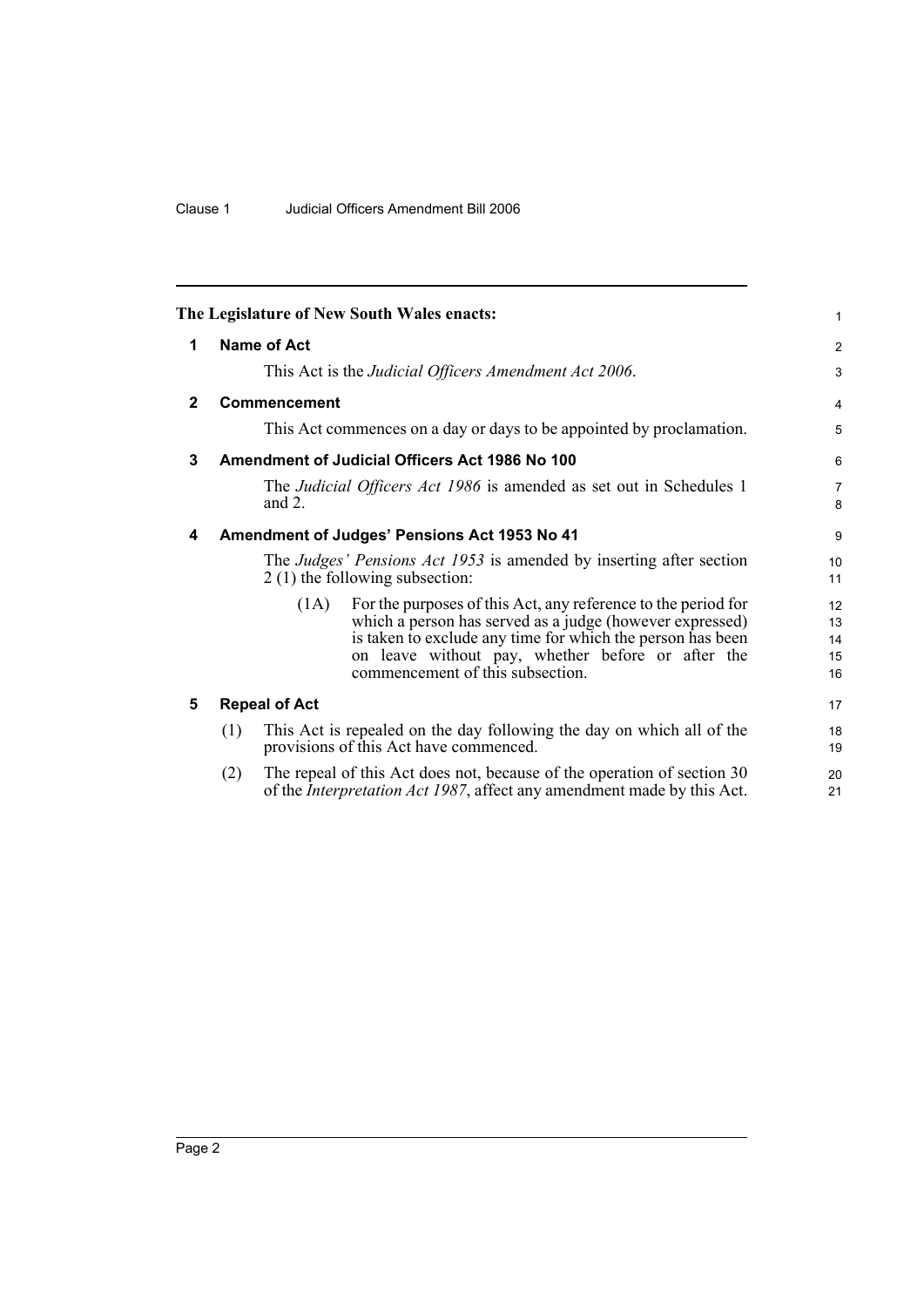<span id="page-10-0"></span>

|       | <b>Schedule 1</b>             |     | <b>Principal amendments</b>                                                                                                                                                                                                                                                                                             | 1                                |
|-------|-------------------------------|-----|-------------------------------------------------------------------------------------------------------------------------------------------------------------------------------------------------------------------------------------------------------------------------------------------------------------------------|----------------------------------|
|       |                               |     | (Section 3)                                                                                                                                                                                                                                                                                                             | $\overline{c}$                   |
| [1]   | <b>Section 3 Definitions</b>  |     |                                                                                                                                                                                                                                                                                                                         | 3                                |
|       | Insert after section $3(3)$ : |     |                                                                                                                                                                                                                                                                                                                         | 4                                |
|       | (3A)                          |     | This Act extends to acting appointments to a judicial office,<br>whether made with or without a specific term.                                                                                                                                                                                                          | 5<br>6                           |
| [2]   | <b>Section 10 Guidelines</b>  |     |                                                                                                                                                                                                                                                                                                                         | 7                                |
|       |                               |     | Insert "both it and" after "assist" in section $10(1)(a)$ .                                                                                                                                                                                                                                                             | 8                                |
| $[3]$ | Section 10 (1) (a)            |     |                                                                                                                                                                                                                                                                                                                         | 9                                |
|       |                               |     | Omit "its". Insert instead "their".                                                                                                                                                                                                                                                                                     | 10                               |
| [4]   | <b>Section 10 (2)</b>         |     |                                                                                                                                                                                                                                                                                                                         | 11                               |
|       |                               |     | Omit section $10(2)$ and $(3)$ . Insert instead:                                                                                                                                                                                                                                                                        | 12                               |
|       | (2)                           |     | The guidelines for the Conduct Division may include provisions<br>with respect to any one or more of the following matters:                                                                                                                                                                                             | 13<br>14                         |
|       |                               | (a) | the manner in which the Conduct Division should conduct<br>its examination of complaints generally,                                                                                                                                                                                                                     | 15<br>16                         |
|       |                               | (b) | the manner in which the Conduct Division should conduct<br>its hearings in connection with complaints,                                                                                                                                                                                                                  | 17<br>18                         |
|       |                               | (c) | the criteria that the Conduct Division should consider<br>when determining whether a hearing should be held in<br>public or in private,                                                                                                                                                                                 | 19<br>20<br>21                   |
|       |                               | (d) | the criteria that the Conduct Division should consider<br>exercising its power to consent to<br>when<br>legal<br>representation for persons appearing at its hearings.                                                                                                                                                  | 22<br>23<br>24                   |
| [5]   |                               |     | Section 11 Other functions of the Commission                                                                                                                                                                                                                                                                            | 25                               |
|       |                               |     | Insert at the end of section $11$ (b):                                                                                                                                                                                                                                                                                  | 26                               |
|       |                               |     | , and                                                                                                                                                                                                                                                                                                                   | 27                               |
|       |                               | (c) | to enter into and carry out contractual arrangements<br>(including commercial arrangements) for the supply by the<br>Commission to others of property or services that comprise<br>or make use of information technology, expertise or other<br>things developed by the Commission in the exercise of its<br>functions. | 28<br>29<br>30<br>31<br>32<br>33 |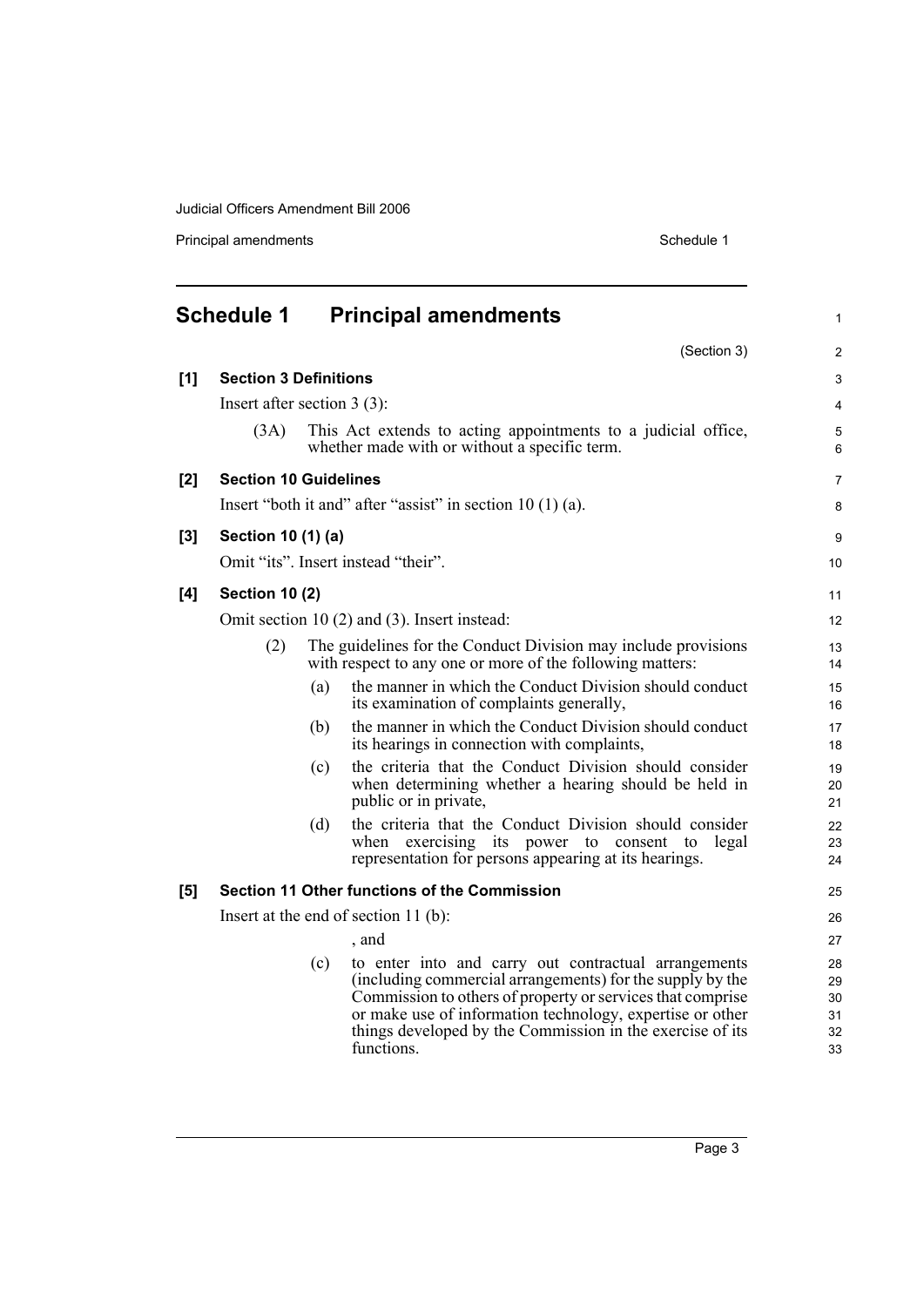Schedule 1 Principal amendments

| [6]    | <b>Section 11 (2)</b> |                    | $\mathbf{1}$                                                                                                                                                                                                                                                                                                              |                            |
|--------|-----------------------|--------------------|---------------------------------------------------------------------------------------------------------------------------------------------------------------------------------------------------------------------------------------------------------------------------------------------------------------------------|----------------------------|
|        |                       |                    | Insert at the end of section 11:                                                                                                                                                                                                                                                                                          | 2                          |
|        |                       | (2)                | The Commission's functions under subsection (1) may be<br>exercised both within New South Wales and elsewhere.                                                                                                                                                                                                            | 3<br>$\overline{4}$        |
| [7]    |                       | <b>Section 14</b>  |                                                                                                                                                                                                                                                                                                                           | 5                          |
|        |                       |                    | Omit the section. Insert instead:                                                                                                                                                                                                                                                                                         | 6                          |
|        | 14                    |                    | <b>Functions of the Conduct Division</b>                                                                                                                                                                                                                                                                                  | $\overline{7}$             |
|        |                       |                    | The functions of the Conduct Division are to examine and deal<br>with complaints referred to it under Part 6 and formal requests<br>referred to it under Part 6A.                                                                                                                                                         | 8<br>9<br>10               |
| [8]    |                       |                    | Section 20 Summary dismissal of complaints                                                                                                                                                                                                                                                                                | 11                         |
|        |                       | section $20(1)$ .  | Insert ", whether or not it appears to be substantiated" after "opinion that" in                                                                                                                                                                                                                                          | 12<br>13                   |
| [9]    |                       | jurisdiction       | Section 21 Reference of complaint to Conduct Division or head of                                                                                                                                                                                                                                                          | 14<br>15                   |
|        |                       |                    | Omit section 21 (2). Insert instead:                                                                                                                                                                                                                                                                                      | 16                         |
|        |                       | (2)                | The Commission may however refer a complaint to the relevant<br>head of jurisdiction if the Commission thinks that, although the<br>complaint appears to be wholly or partly substantiated, it does not<br>justify the attention of the Conduct Division.                                                                 | 17<br>18<br>19<br>20       |
|        |                       | (3)                | A reference under subsection (2) may include recommendations<br>as to what steps might be taken to deal with the complaint.                                                                                                                                                                                               | 21<br>22                   |
| $[10]$ |                       | <b>Section 21A</b> |                                                                                                                                                                                                                                                                                                                           | 23                         |
|        |                       |                    | Insert after section 21:                                                                                                                                                                                                                                                                                                  | 24                         |
|        | 21A                   |                    | <b>Reports to Minister</b>                                                                                                                                                                                                                                                                                                | 25                         |
|        |                       |                    | After dealing with a matter referred to it under section 16, the<br>Commission must notify the Minister as to whether the matter<br>has been summarily dismissed under section 20 (1), referred to<br>the Conduct Division under section 21 (1) or referred to the<br>relevant head of jurisdiction under section 21 (2). | 26<br>27<br>28<br>29<br>30 |
| $[11]$ |                       |                    | <b>Section 24 Hearings by Conduct Division</b>                                                                                                                                                                                                                                                                            | 31                         |
|        |                       |                    | Omit section 24 $(2)$ – $(4)$ . Insert instead:                                                                                                                                                                                                                                                                           | 32                         |
|        |                       | (2)                | A hearing may be held in public or in private, as the Conduct<br>Division may determine.                                                                                                                                                                                                                                  | 33<br>34                   |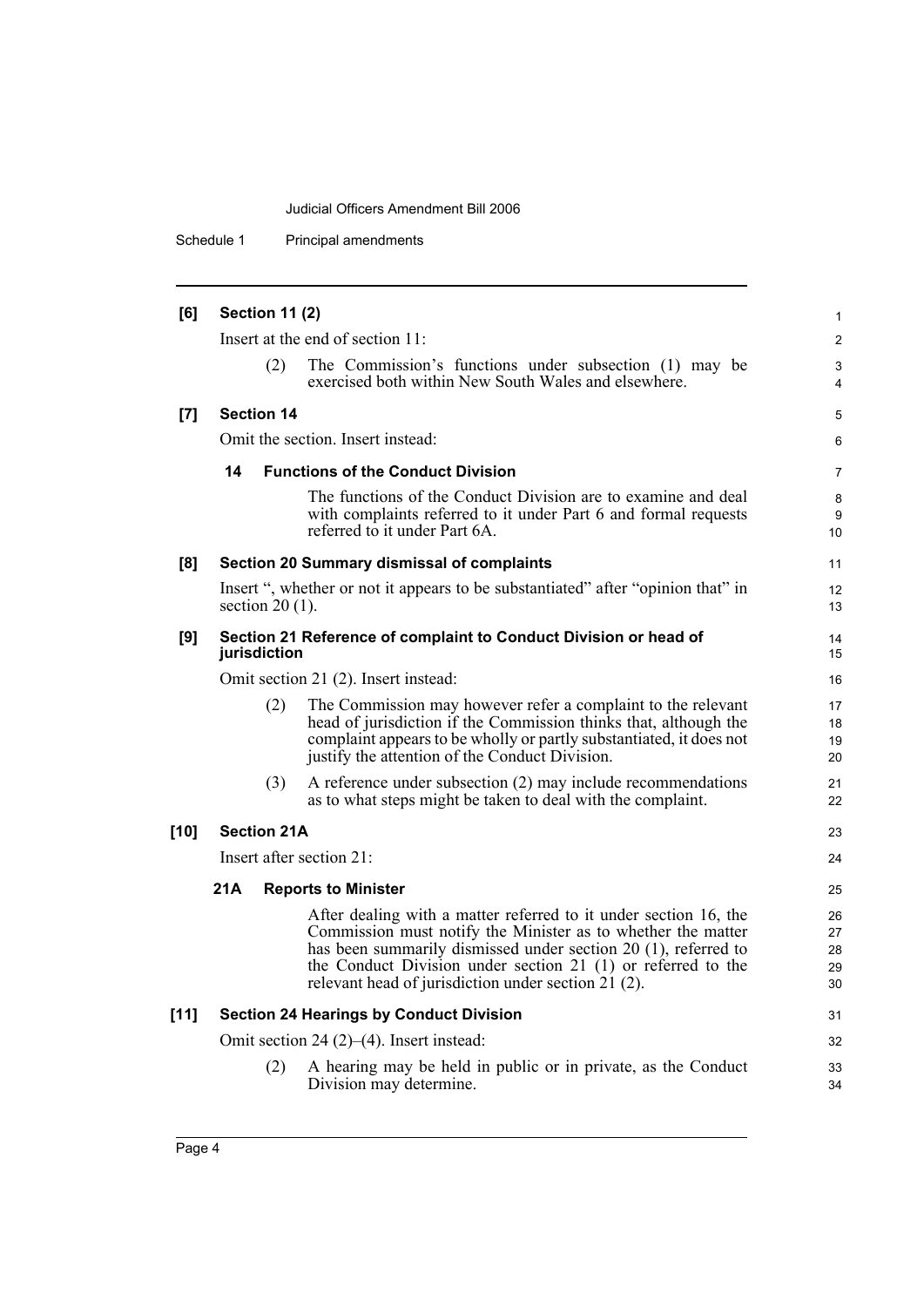| $[12]$ | <b>Section 28</b> |                       | 1                                                                                                                                                                                         |                |
|--------|-------------------|-----------------------|-------------------------------------------------------------------------------------------------------------------------------------------------------------------------------------------|----------------|
|        |                   |                       | Omit the section. Insert instead:                                                                                                                                                         | $\overline{c}$ |
|        | 28                |                       | <b>Substantiation of complaint</b>                                                                                                                                                        | 3              |
|        |                   | (1)                   | If the Conduct Division decides that a complaint is wholly or<br>partly substantiated:                                                                                                    | 4<br>5         |
|        |                   |                       | it may form an opinion that the matter could justify<br>(a)<br>parliamentary consideration of the removal of the judicial<br>officer complained about from office, or                     | 6<br>7<br>8    |
|        |                   |                       | it may form an opinion that the matter does not justify such<br>(b)<br>consideration and should therefore be referred back to the<br>relevant head of jurisdiction.                       | 9<br>10<br>11  |
|        |                   | (2)                   | If it forms an opinion referred to in subsection $(1)$ $(b)$ , the<br>Conduct Division must send a report to the relevant head of<br>jurisdiction setting out the Division's conclusions. | 12<br>13<br>14 |
|        |                   | (3)                   | A report under subsection (2) may include recommendations as<br>to what steps might be taken to deal with the complaint.                                                                  | 15<br>16       |
| $[13]$ |                   |                       | <b>Section 29 Reports to Governor</b>                                                                                                                                                     | 17             |
|        |                   |                       | Insert before section $29(3)$ :                                                                                                                                                           | 18             |
|        |                   | (2A)                  | A copy of the report must be furnished forthwith to the Minister.                                                                                                                         | 19             |
| $[14]$ |                   | <b>Section 29 (6)</b> |                                                                                                                                                                                           | 20             |
|        |                   |                       | Insert "and, after it has been laid before each House of Parliament, to the<br>complainant" after "the Commission".                                                                       | 21<br>22       |
| $[15]$ |                   |                       | Section 31 Extension or partial dismissal of complaint                                                                                                                                    | 23             |
|        |                   |                       | Insert "Commission or" before "Conduct Division" wherever occurring.                                                                                                                      | 24             |
| $[16]$ |                   | <b>Section 31 (1)</b> |                                                                                                                                                                                           | 25             |
|        |                   |                       | Insert "Commission or" before "Division" where secondly occurring.                                                                                                                        | 26             |
| $[17]$ |                   |                       | Section 34 Medical or psychological examination                                                                                                                                           | 27             |
|        |                   |                       | Insert "or psychological" after "medical" wherever occurring.                                                                                                                             | 28             |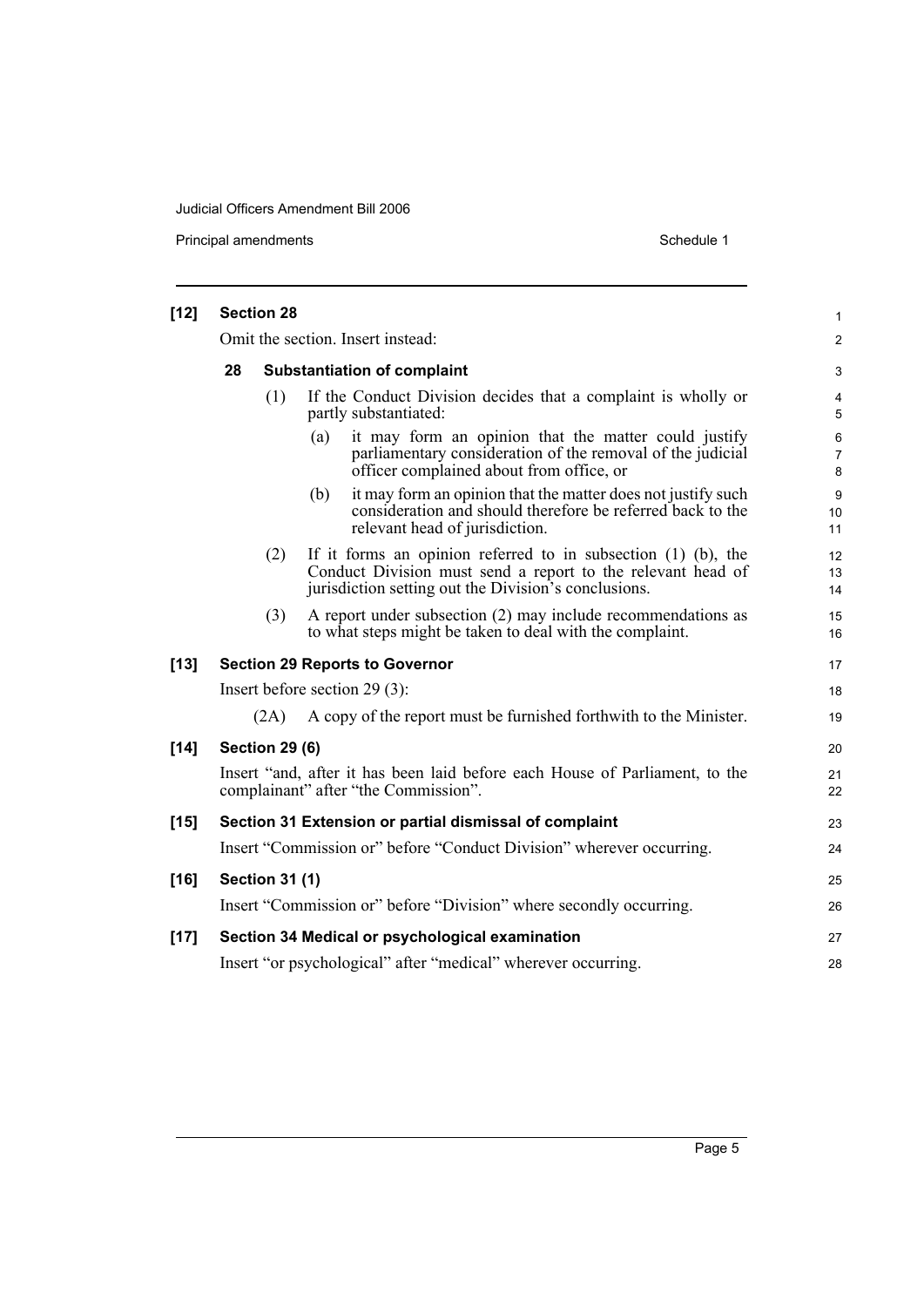Schedule 1 Principal amendments

| $[18]$ | Part 6A | Insert after Part 6: |                                                                                                                                                                                                                                            | $\mathbf{1}$<br>2        |
|--------|---------|----------------------|--------------------------------------------------------------------------------------------------------------------------------------------------------------------------------------------------------------------------------------------|--------------------------|
|        |         |                      | Part 6A Suspected impairment of judicial officers                                                                                                                                                                                          | 3                        |
|        |         |                      |                                                                                                                                                                                                                                            |                          |
|        | 39A     |                      | <b>Definitions</b>                                                                                                                                                                                                                         | 4                        |
|        |         |                      | In this Part:<br><i>formal request</i> means a request about a judicial officer that has<br>been made by the relevant head of jurisdiction under section 39B.                                                                              | 5<br>6<br>$\overline{7}$ |
|        |         |                      | <i>impairment</i> includes any physical or mental impairment.                                                                                                                                                                              | 8                        |
|        | 39B     |                      | References by heads of jurisdiction                                                                                                                                                                                                        | 9                        |
|        |         | (1)                  | If of the opinion that a judicial officer may have an impairment<br>that affects his or her performance of judicial or official duties,<br>the relevant head of jurisdiction may request the Commission to<br>investigate the matter.      | 10<br>11<br>12<br>13     |
|        |         | (2)                  | A request made under subsection $(1)$ is not a complaint.                                                                                                                                                                                  | 14                       |
|        | 39C     |                      | <b>Preliminary examination</b>                                                                                                                                                                                                             | 15                       |
|        |         | (1)                  | The Commission must conduct a preliminary examination into<br>the subject-matter of a formal request.                                                                                                                                      | 16<br>17                 |
|        |         | (2)                  | In conducting the preliminary examination, the Commission may<br>initiate such inquiries into the subject-matter of the request as it<br>thinks appropriate.                                                                               | 18<br>19<br>20           |
|        |         | (3)                  | The examination or inquiries must, as far as practicable, take<br>place in private.                                                                                                                                                        | 21<br>22                 |
|        | 39D     |                      | Medical or psychological examination                                                                                                                                                                                                       | 23                       |
|        |         | (1)                  | For the purpose of its preliminary examination in relation to a<br>formal request, the Commission may require the judicial officer<br>undergo<br>such medical or psychological<br>concerned to<br>examination as the Commission specifies. | 24<br>25<br>26<br>27     |
|        |         | (2)                  | If the judicial officer refuses or fails to undergo the medical or<br>psychological examination, the Commission may deal with the<br>matter as if the judicial officer were the subject of a complaint.                                    | 28<br>29<br>30           |
|        | 39E     |                      | Action following preliminary examination                                                                                                                                                                                                   | 31                       |
|        |         | (1)                  | Following its preliminary examination in relation to a formal<br>request, the Commission:                                                                                                                                                  | 32<br>33                 |
|        |         |                      |                                                                                                                                                                                                                                            |                          |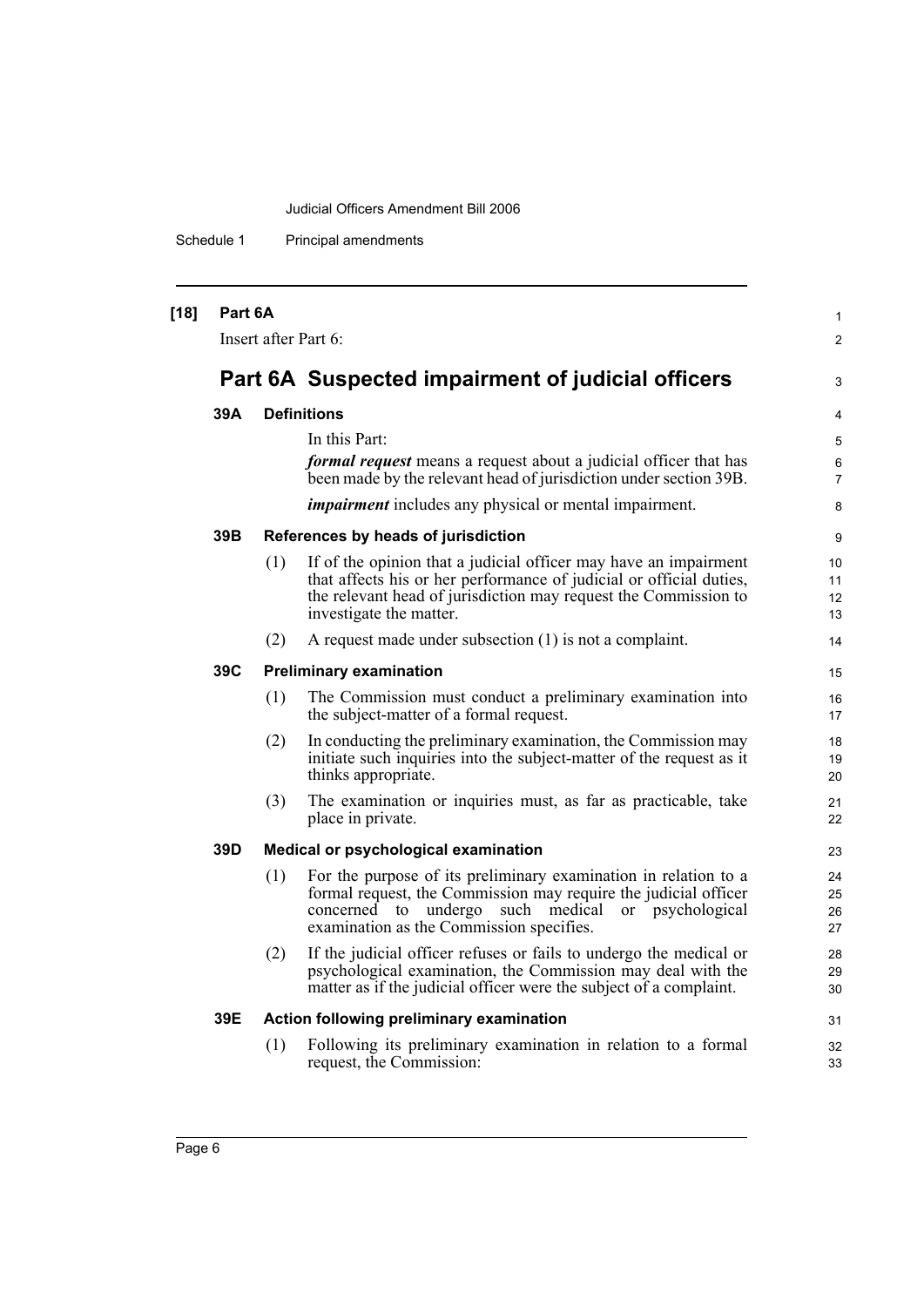|     |     | if of the opinion that, having regard to the results of a<br>(a)<br>medical or psychological examination, the judicial officer<br>may have an impairment that affects his or her<br>performance of judicial or official duties:<br>(i)<br>may refer the matter to the Conduct Division, or            | 1<br>$\overline{c}$<br>3<br>4<br>5 |
|-----|-----|-------------------------------------------------------------------------------------------------------------------------------------------------------------------------------------------------------------------------------------------------------------------------------------------------------|------------------------------------|
|     |     | (ii)<br>may refer the matter back to the relevant head of<br>jurisdiction,                                                                                                                                                                                                                            | 6<br>$\overline{7}$                |
|     |     | together with a report that sets out the results of the<br>medical or psychological examination, or                                                                                                                                                                                                   | 8<br>9                             |
|     |     | in any other case, must summarily dismiss the request.<br>(b)                                                                                                                                                                                                                                         | 10                                 |
|     | (2) | In any case, the Commission must cause notice of its action to be<br>given to the relevant head of jurisdiction.                                                                                                                                                                                      | 11<br>12                           |
|     | (3) | If a matter is referred back to the relevant head of jurisdiction<br>under subsection (1) (a) (ii), the reference may include<br>recommendations as to what steps might be taken to deal with<br>any impairment disclosed by the Commission's examination of<br>the matter.                           | 13<br>14<br>15<br>16<br>17         |
| 39F |     | <b>Examination of matter referred</b>                                                                                                                                                                                                                                                                 | 18                                 |
|     | (1) | The Conduct Division must conduct an examination of a matter<br>referred to it under section 39E.                                                                                                                                                                                                     | 19<br>20                           |
|     | (2) | The Conduct Division has the same functions in relation to the<br>examination of a matter referred to it under this section as it has<br>in relation to the examination of a complaint.                                                                                                               | 21<br>22<br>23                     |
| 39G |     | <b>Report as to Conduct Division's conclusions</b>                                                                                                                                                                                                                                                    | 24                                 |
|     | (1) | If the Conduct Division is of the opinion that the judicial officer<br>is physically or mentally unfit to exercise efficiently the functions<br>of a judicial office, the Conduct Division is to present a report to<br>the Governor setting out the Division's conclusions.                          | 25<br>26<br>27<br>28               |
|     | (2) | Section 29 applies to a report under subsection (1) in the same<br>way as it applies to a report under section $29(1)$ .                                                                                                                                                                              | 29<br>30                           |
|     | (3) | If the Conduct Division is not of the opinion that the judicial<br>officer is physically or mentally unfit to exercise efficiently the<br>functions of a judicial office, the Conduct Division is to send a<br>report to the relevant head of jurisdiction setting out the<br>Division's conclusions. | 31<br>32<br>33<br>34<br>35         |
|     | (4) | A report under subsection (3) may include recommendations as<br>to what steps might be taken to deal with any impairment<br>disclosed by the Conduct Division's examination of the matter.                                                                                                            | 36<br>37<br>38                     |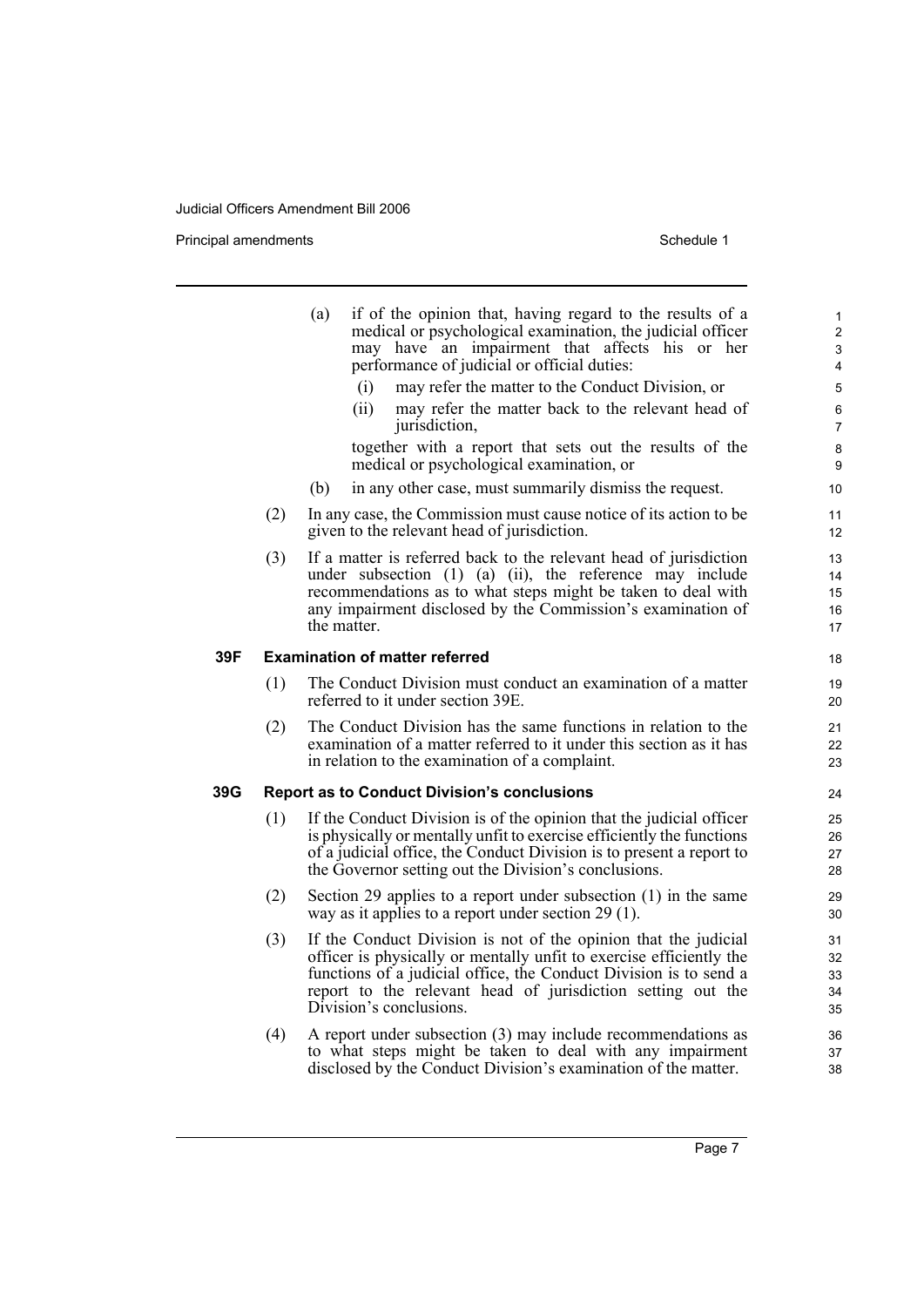Schedule 1 Principal amendments

## **[19] Section 43AA** Insert after section 43:

#### **43AA Other action following complaint under Part 6 or formal request under Part 6A**

- (1) This section applies if:
	- (a) a reference under section 21 (2), or a report under section 28 (2), contains any recommendations as to what steps might be taken to deal with any complaint against a judicial officer, or

1 2

- (b) a reference under section 39E (1) (a) (ii), or a report under section 39G (3), contains any recommendations as to what steps might be taken to deal with any impairment disclosed by the Commission's or Conduct Division's examination of a judicial officer.
- (2) For the purpose of giving effect to any such recommendation, the relevant head of jurisdiction:
	- (a) may counsel the judicial officer, and
	- (b) may take such other steps as the relevant head of jurisdiction considers appropriate in relation to the administration of the court or courts for which he or she is responsible.

#### **[20] Section 49 Annual report**

Omit section 49 (2) (b). Insert instead:

(b) in respect of the complaints summarily dismissed during the year, how many were dismissed in accordance with each of the criteria referred to in section 20 (1) (a)–(h),

#### **[21] Schedule 6 Savings and transitional provisions**

Insert at the end of clause 1 (1):

*Judicial Officers Amendment Act 2006*, to the extent that it amends this Act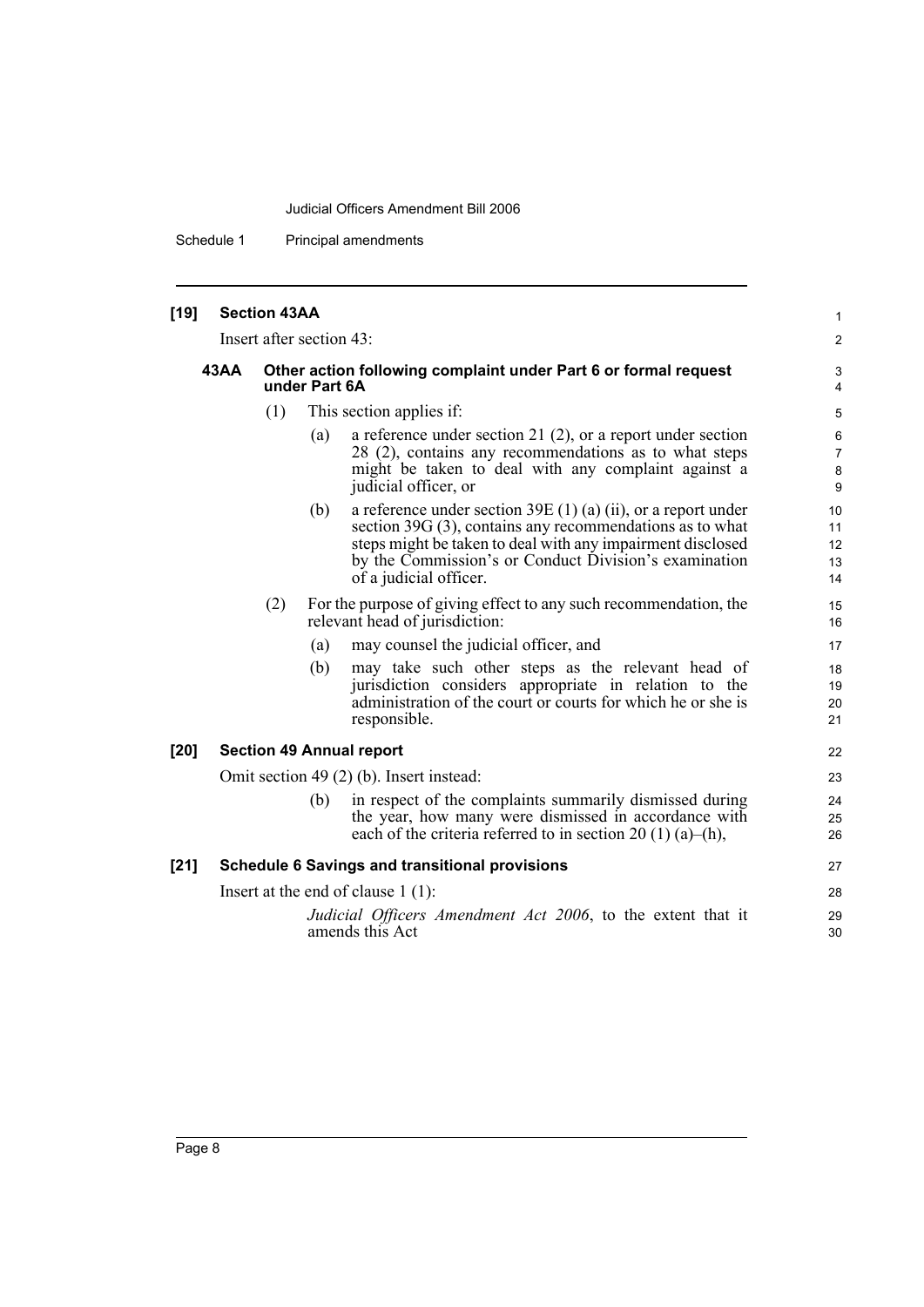| $[22]$ | Schedule 6, Part 4<br>Insert after Part 3: |                                                                                      | 2      |
|--------|--------------------------------------------|--------------------------------------------------------------------------------------|--------|
|        | Part 4                                     | Provisions consequent on enactment of<br><b>Judicial Officers Amendment Act 2006</b> | 3<br>4 |
|        | 4                                          | <b>Application of Part 6A</b>                                                        | 5      |
|        |                                            | Part 6A, as inserted by the Judicial Officers Amendment Act                          | 6      |
|        |                                            | 2006, extends to impairments arising before the commencement                         | 7      |
|        |                                            | of that Part.                                                                        | 8      |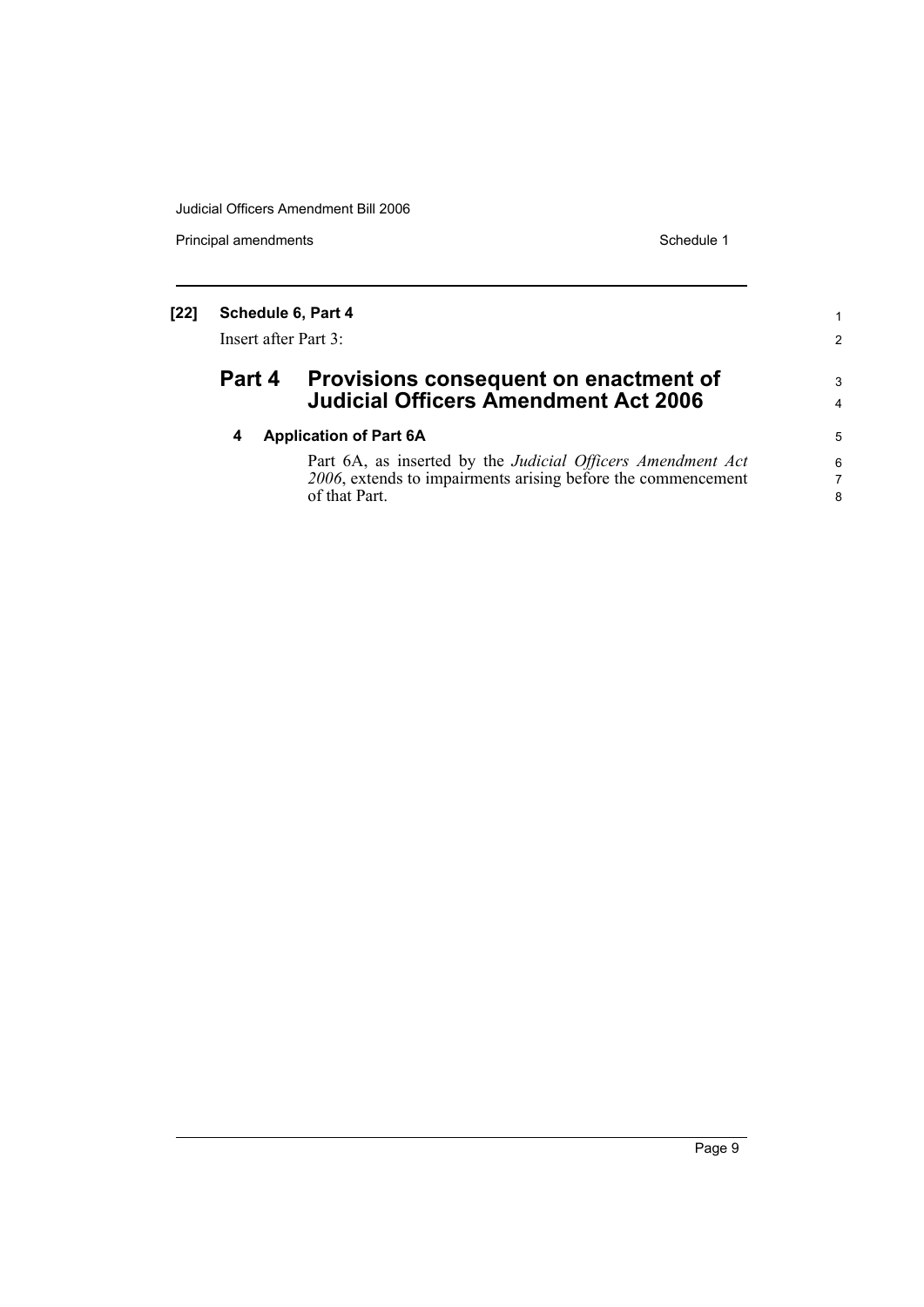<span id="page-17-0"></span>

| <b>Schedule 2</b> |                                               | Amendments relating to classification of<br>complaints                                                                                                                                                                                                                                                                                   | 1<br>2                     |
|-------------------|-----------------------------------------------|------------------------------------------------------------------------------------------------------------------------------------------------------------------------------------------------------------------------------------------------------------------------------------------------------------------------------------------|----------------------------|
|                   |                                               | (Section 3)                                                                                                                                                                                                                                                                                                                              | 3                          |
| [1]               | Omit the section.                             | Section 19 Action following preliminary examination                                                                                                                                                                                                                                                                                      | 4<br>5                     |
| [2]               |                                               | <b>Section 25 Powers of Conduct Division concerning evidence</b>                                                                                                                                                                                                                                                                         | 6                          |
|                   |                                               | Omit "serious" from section 25 (1).                                                                                                                                                                                                                                                                                                      | $\overline{7}$             |
| [3]               | <b>Section 25 (4)</b><br>Omit the subsection. |                                                                                                                                                                                                                                                                                                                                          | 8<br>9                     |
| [4]               |                                               | <b>Section 27 Substantiation of minor complaint</b>                                                                                                                                                                                                                                                                                      | 10                         |
|                   | Omit the section.                             |                                                                                                                                                                                                                                                                                                                                          | 11                         |
| [5]               |                                               | <b>Section 29 Reports to Governor</b>                                                                                                                                                                                                                                                                                                    | 12                         |
|                   |                                               | Omit section 29 (1) and (2). Insert instead:                                                                                                                                                                                                                                                                                             | 13                         |
|                   | (1)                                           | If the Conduct Division decides that a complaint is wholly or<br>partly substantiated and forms an opinion that the matter could<br>justify parliamentary consideration of the removal of the judicial<br>officer from office, it must present to the Governor a report<br>setting out the Division's findings of fact and that opinion. | 14<br>15<br>16<br>17<br>18 |
| [6]               | <b>Section 29 (7)</b>                         |                                                                                                                                                                                                                                                                                                                                          | 19                         |
|                   | Omit the subsection.                          |                                                                                                                                                                                                                                                                                                                                          | 20                         |
| [7]               |                                               | <b>Section 30 Classification of complaints</b>                                                                                                                                                                                                                                                                                           | 21                         |
|                   | Omit the section.                             |                                                                                                                                                                                                                                                                                                                                          | 22                         |
| [8]               |                                               | Section 34 Medical or psychological examination                                                                                                                                                                                                                                                                                          | 23                         |
|                   |                                               | Omit "serious" from section 34 (1).                                                                                                                                                                                                                                                                                                      | 24                         |